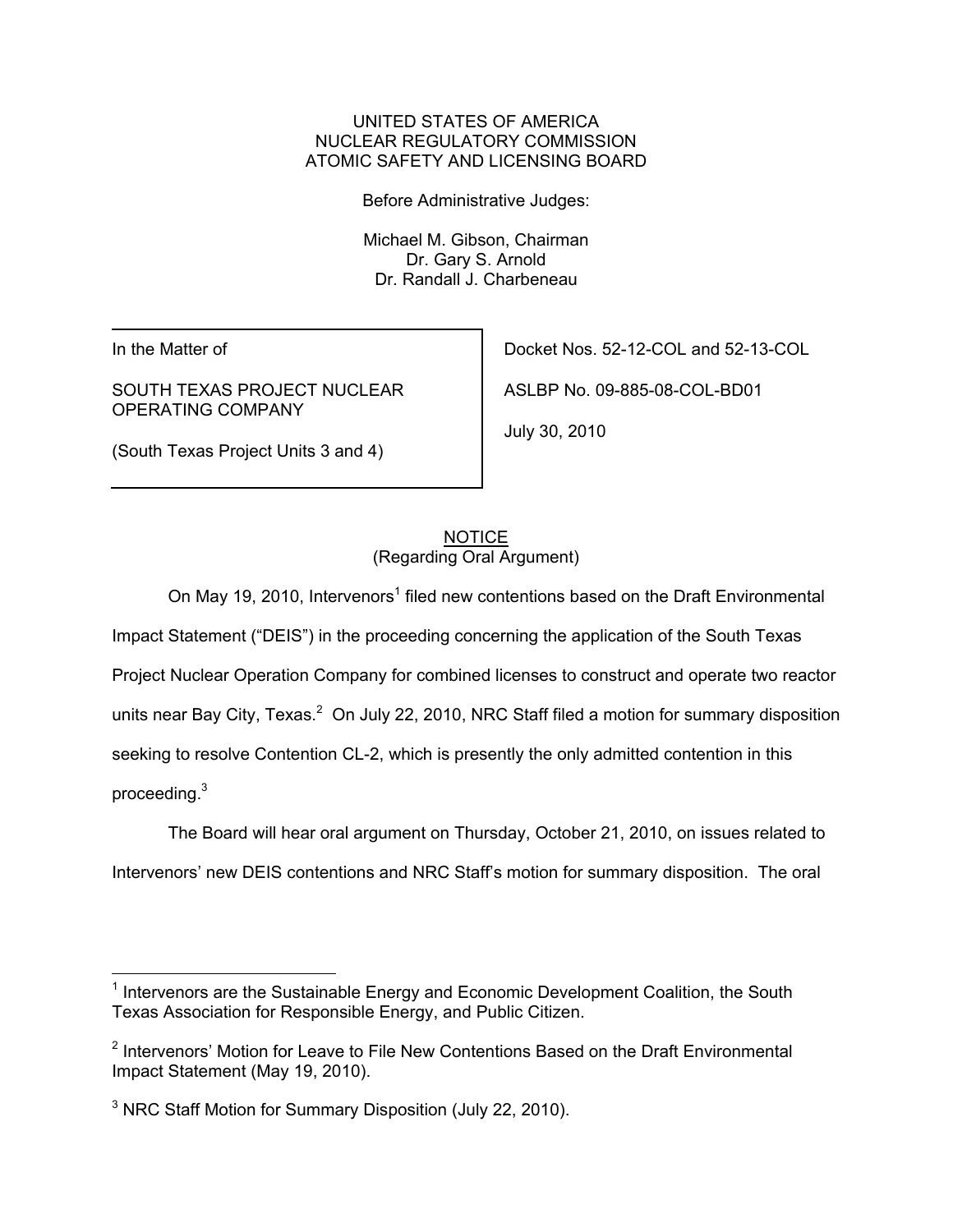argument will begin at 9:00 a.m. CDT at the Bay City Civic Center, Main Hall Room 100, 201 7th Street, Bay City, Texas.

It is so ORDERED.

# FOR THE ATOMIC SAFETY AND LICENSING BOARD

*/RA/*

\_\_\_\_\_\_\_\_\_\_\_\_\_\_\_\_\_\_\_\_\_\_\_\_\_\_\_\_\_\_\_\_ Michael M. Gibson, Chairman ADMINISTRATIVE JUDGE

Rockville, Maryland July 30, 2010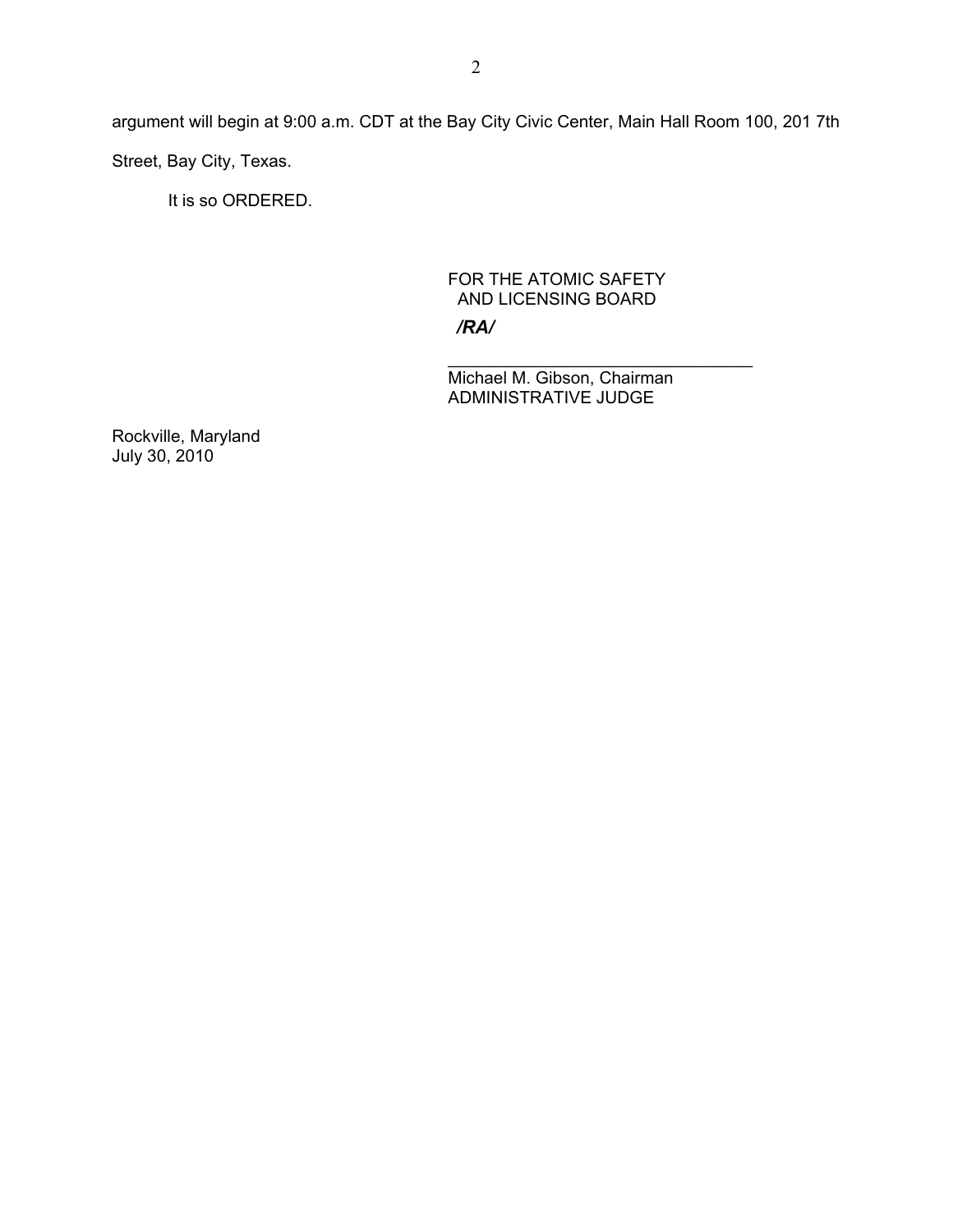### UNITED STATES OF AMERICA NUCLEAR REGULATORY COMMISSION

In the Matter of (1)

OPERATING COMPANY )

 $)$ 

 $)$ 

SOUTH TEXAS PROJECT NUCLEAR ) Docket Nos. 52-012-COL and 52-013-COL

 $)$ (South Texas Project Units 3 and 4) )

# CERTIFICATE OF SERVICE

I hereby certify that copies of the foregoing NOTICE (REGARDING ORAL ARGUMENT) have been served upon the following persons by the Electronic Information Exchange.

Atomic Safety and Licensing Board Panel U.S. Nuclear Regulatory Commission Mail Stop: T-3F23 Washington, DC 20555-0001

Michael M. Gibson, Chair Administrative Judge E-mail: michael.gibson@nrc.gov

Gary S. Arnold Administrative Judge E-mail: gary.arnold@nrc.gov

Randall J. Charbeneau Administrative Judge E-mail: Randall.Charbeneau@nrc.gov

Kara Wenzel, Law Clerk E-mail: kara.wenzel@nrc.gov Wen Bu, Law Clerk E-mail: wxb3@nrc.gov

Office of the General Counsel U.S. Nuclear Regulatory Commission Mail Stop - O-15 D21 Washington, DC 20555-0001

Marian Zobler, Esq. Sara Kirkwood, Esq. Maxwell Smith, Esq. Michael Spencer, Esq. Jody Martin, Esq. Anthony C. Wilson, Esq. Stephanie Liaw, Esq. Joseph Gilman, Paralegal E-mail: marian.zobler@nrc.gov Sara.Kirkwood@nrc.gov jsg1@nrc.gov maxwell.smith@nrc.gov michael.spencer@nrc.gov jody.martin@nrc.gov stephanie.liaw@nrc.gov Anthony.wilson@nrc.gov

OGC Mail Center : OGCMailCenter@nrc.gov

Office of Commission Appellate Adjudication U.S. Nuclear Regulatory Commission Mail Stop: O-16C1 Washington, DC 20555-0001 E-mail: ocaamail@nrc.gov

Office of the Secretary of the Commission U.S. Nuclear Regulatory Commission Mail Stop: O-16C1 Washington, DC 20555-0001 Hearing Docket E-mail: hearingdocket@nrc.gov